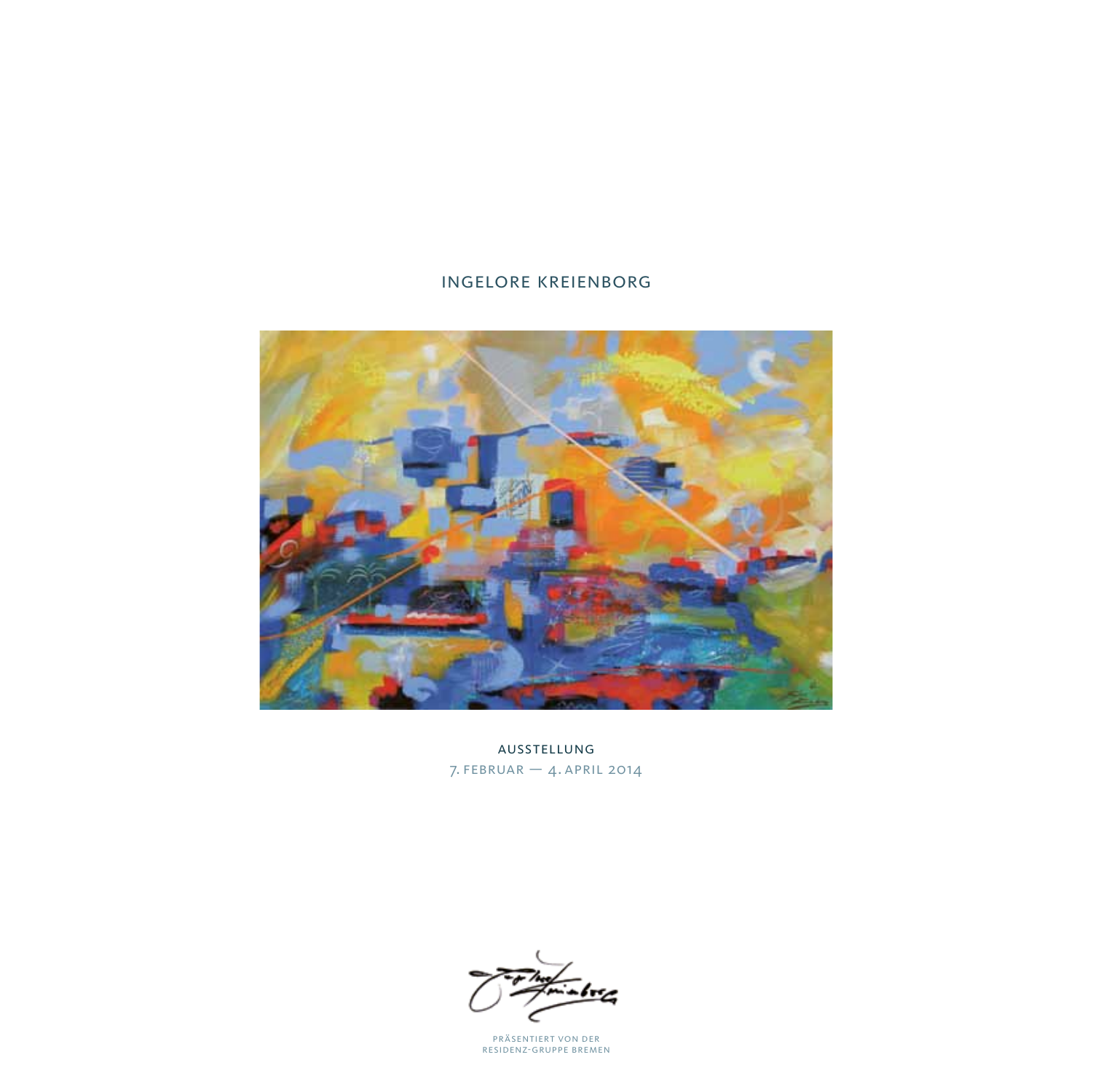Titelbild BLACK BIRD 120 x 80cm acrylic on canvas





ingelore kreienborg

DAY DREAMING 160 x 190 cm acrylic on canvas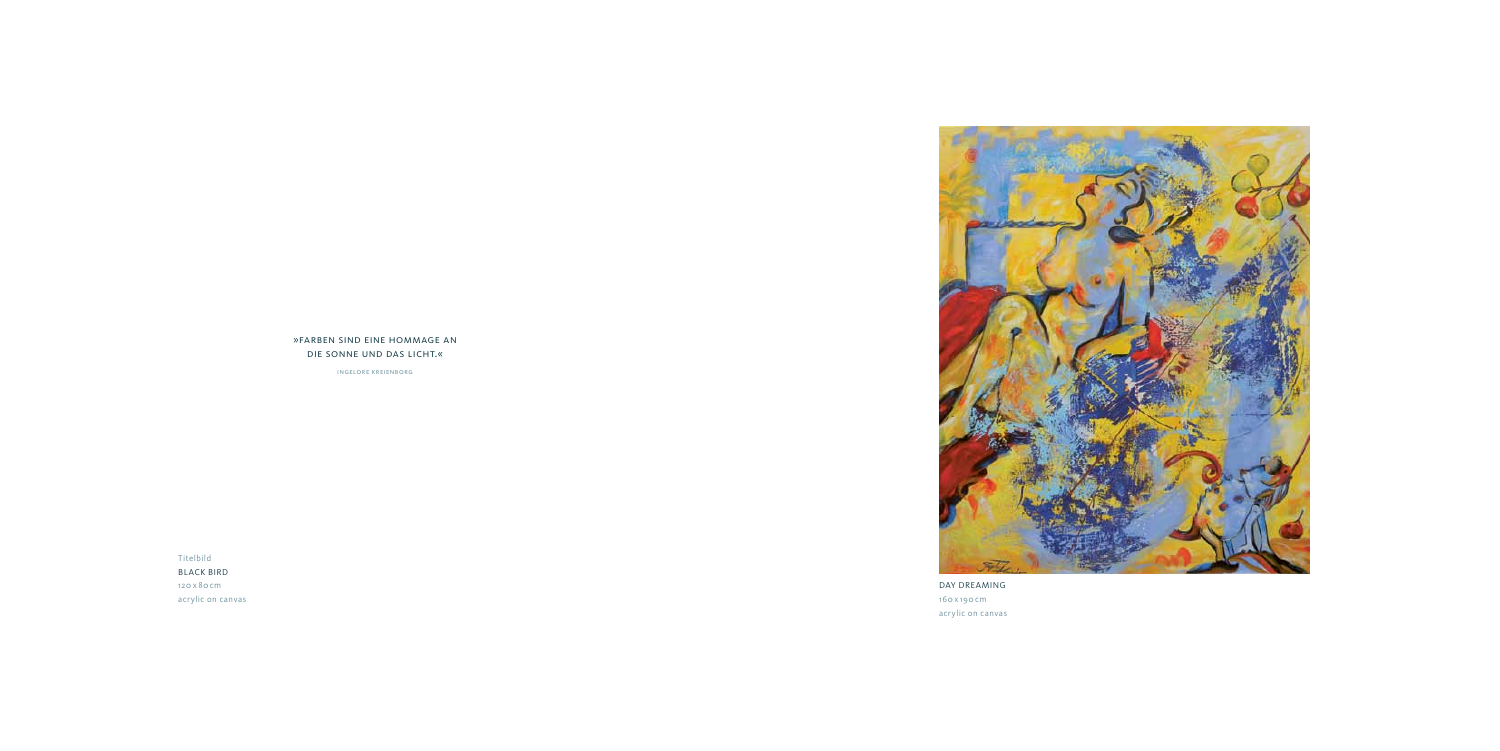

BUSHMAN 50x50 cm acrylic on canvas



WINTER IN AUSTRALIA 25 x25cm acrylic on paper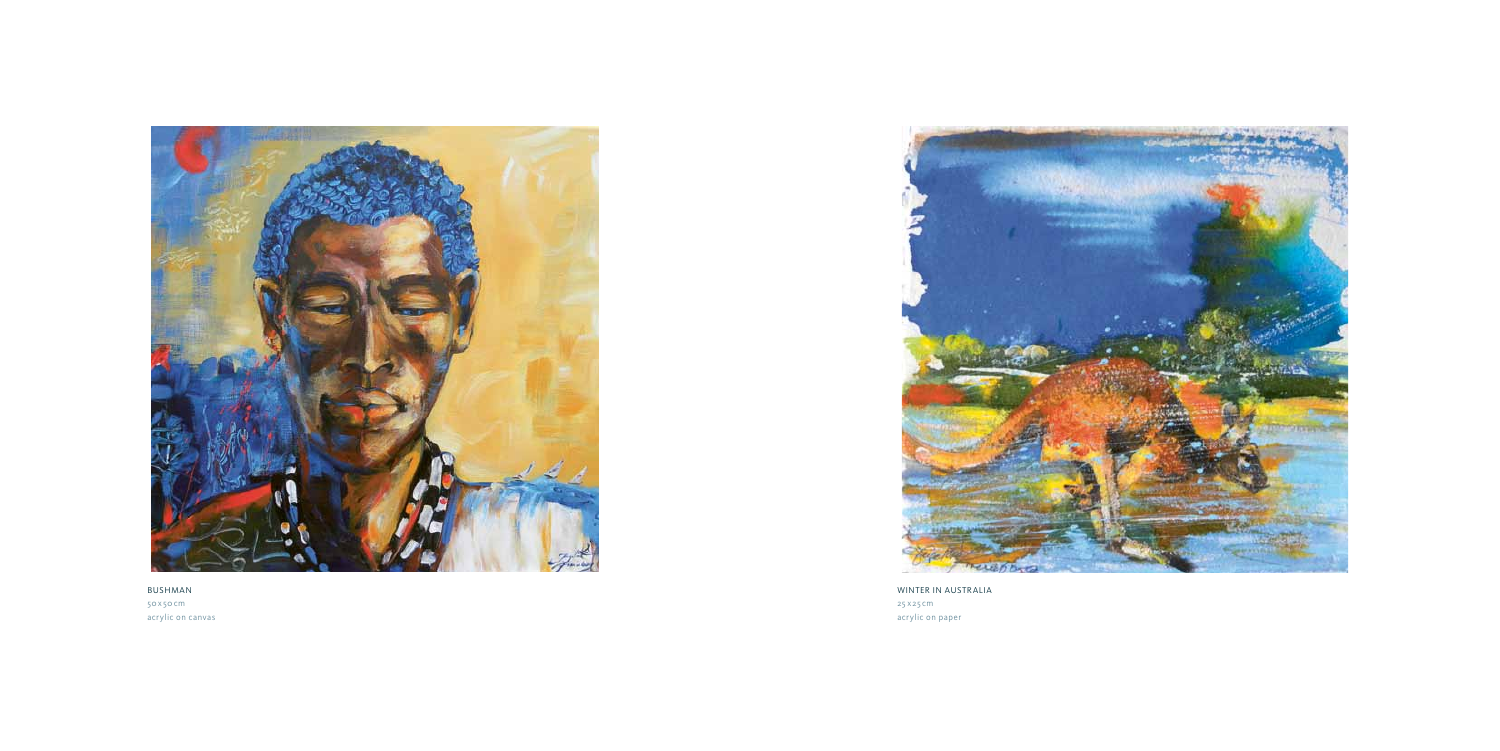

I LOVE GREEN 120x 120 cm acrylic on canvas



THE WAY OF THE TURTLE 130x 130 cm acrylic on canvas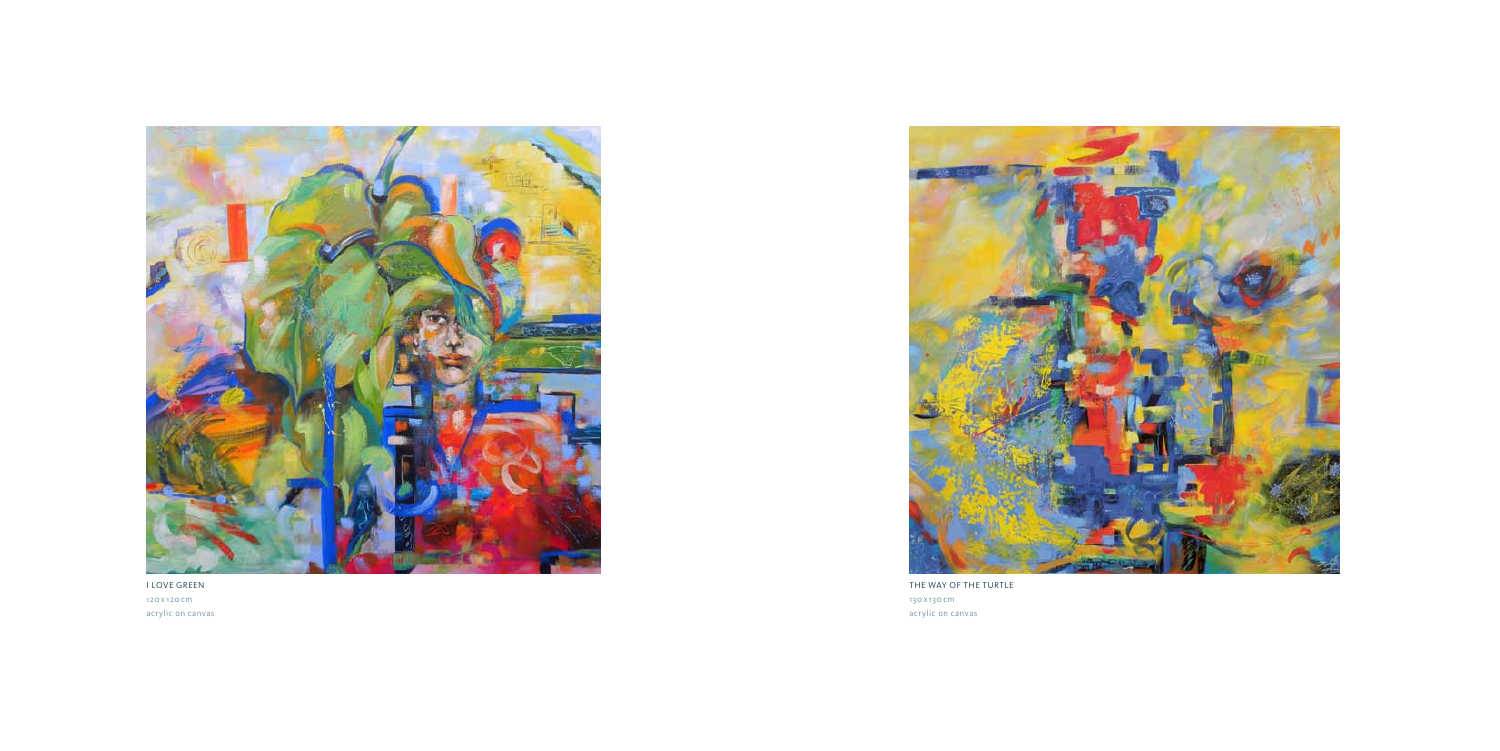

KIWI 120x 160 cm acrylic on canvas



VILLAGE BY THE SEA 130x 130 cm acrylic on canvas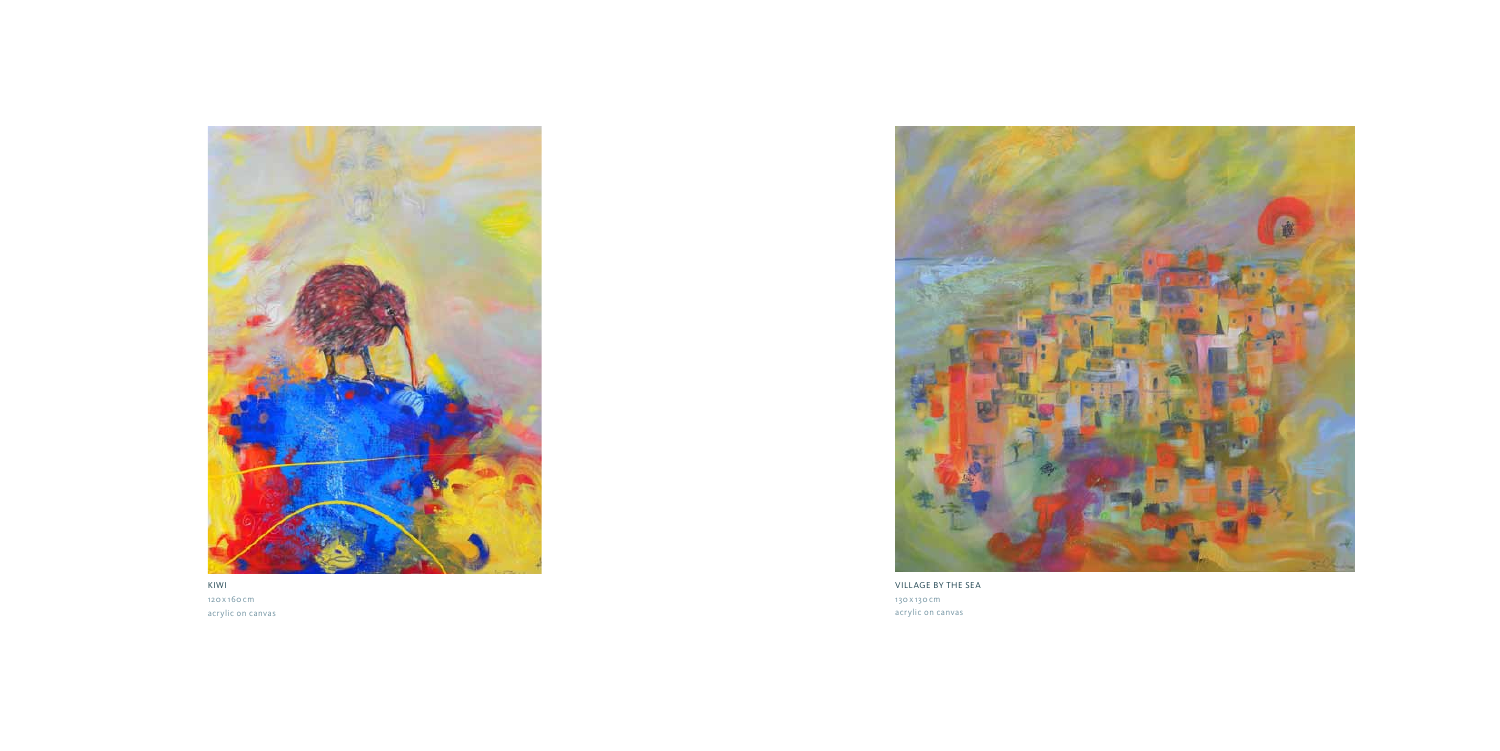

UNTITLED 23 x 38 cm acrylic on paper



LOOKING FOR FUTURE 80x 80cm acrylic on canvas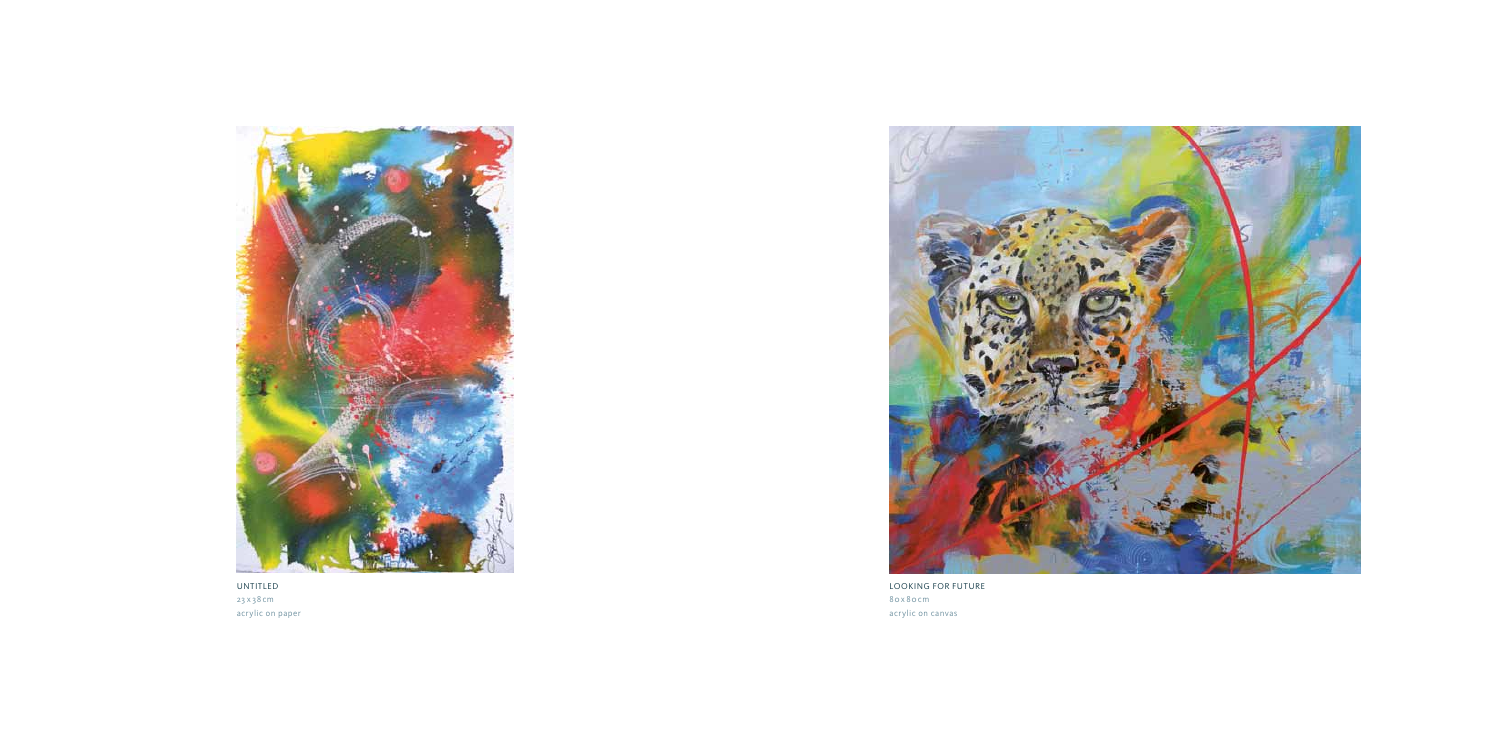

RETURN HOME 120x 180 cm acrylic on canvas



CHICKEN MAN 120 x 180 cm acrylic on canvas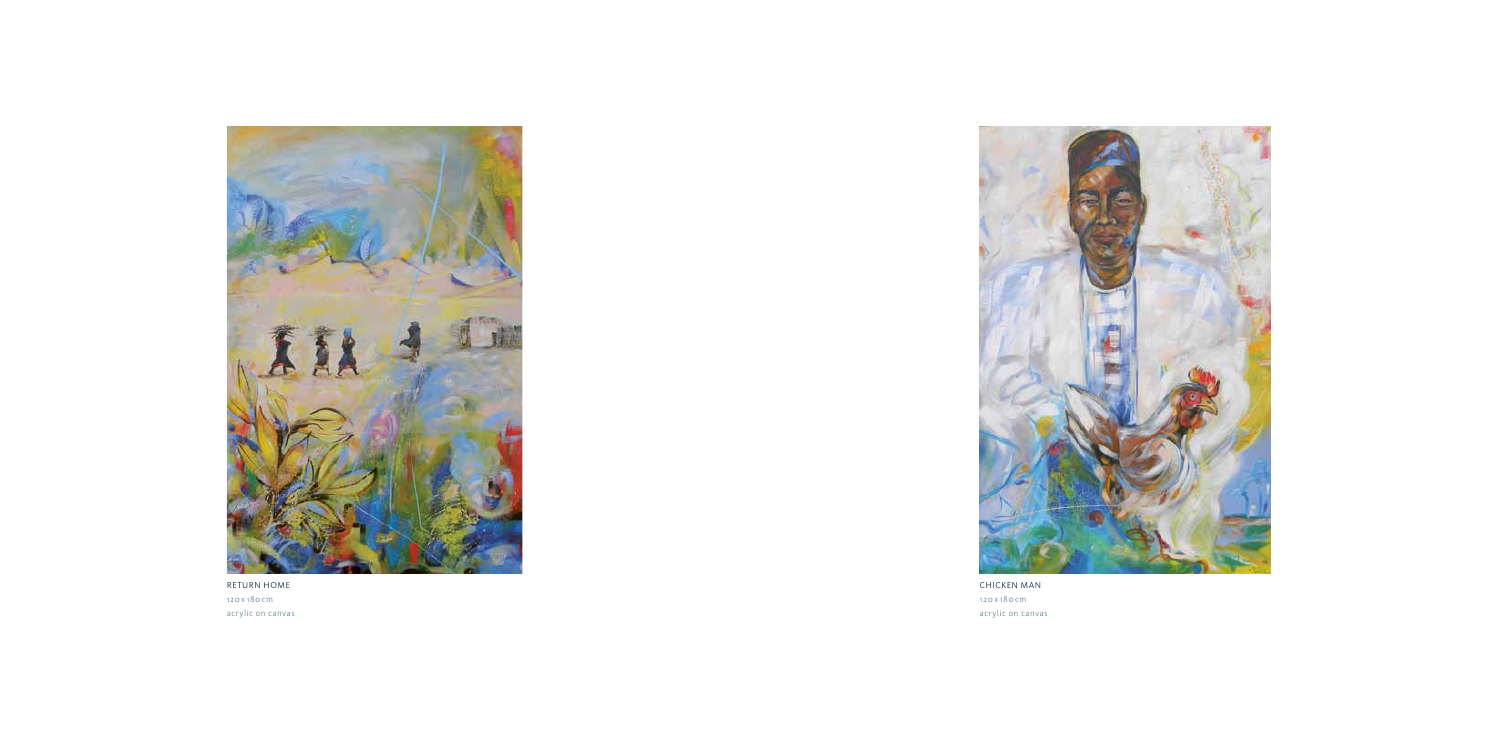

SUMO RINGER 100 x 160cm acrylic on canvas



TAKAHE 100 x 120cm acrylic on canvas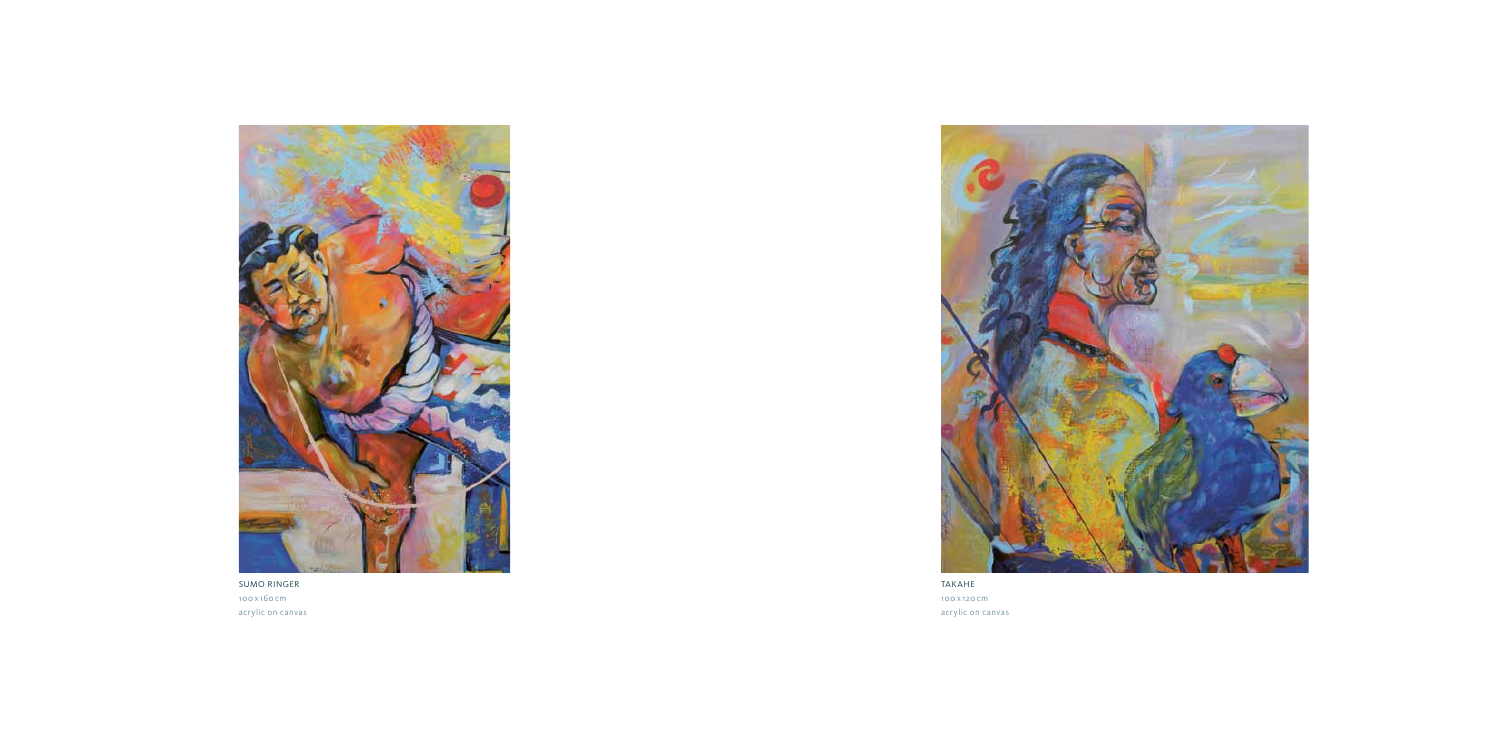# **BIOGRAPHY**

ingelore kreienborg, born in halle/saale grown up in wildeshausen in the north of germany. lives and works in bremen/germany

### education

1983 –1989 studies of contemporary art at the university of art in bremen 1989 diploma of contemporary art freelance artist of painting, object art and artistic design

### solo exhibitions

2012, gallery artifact, new york city, usa 2010, künstlerhaus spiekeroog, germany 2006, galeria cunium, inka, majorca, spain 2006, galeria bennassar, pollenca, majorca, spain 2004, liscr.llc, hamburg, germany 2003, galeria bennassar, pollenca, majorca, spain 2002, sharjah-art-museum, sharjah, u.a.e 2002, culture fondation, abu dhabi, u.a.e 2002, galerie blau, palma de majorca, spain 2001, galeria bennassar, pollenca, majorca, spain 2001, galerie arthouse, twistringen, germany 2000, galerie atlanta, bremen, germany

# group exhibitions

2013, artexpo new york, gallery artifact, artslant, nyc, usa 2013, espai d'art 32 gallery, pollenca, majorca, spain 2011, art interntional 2011, zurich, switzerland 2010, art show zurich, zurich, switzerland 2010, art international 2010, zurich, switzerland 2009, florence biennale-biennale, internazionale dell' arte contemporanea, florence, italy 2006, fundacio kühn, pueblo espanol, palma de majorca, spain 2004, sharjah-art-museum, sharjah, u.a.e 2003, alter speicher haven hööft, bremen, germany 2003, sharjah-art-museum, sharjah, u.a.e 2000, alter speicher haven hööft – bremen / germany 2000, galerie arthouse, twistringen, germany 2000, galeria bennassar, pollenca, majorca, spain workshop 2000, expo 2000 hannover, germany collective workshop with artists of the u.a.e

# exhibitions from 1985–1999

berlin, bremen, hamburg, twistringen, wildeshausen, oldenburg, osnabrück, cologne, munich, puerto pollenca and pollenca, majorca, madrid, winterthur performance in 1987 bremen / germany, with tadashi endo (dance) experimental jazz with itaru oki, and action painting.

art collections maria theresia und hartwig piepenbrock-berlin, germany various private collectors

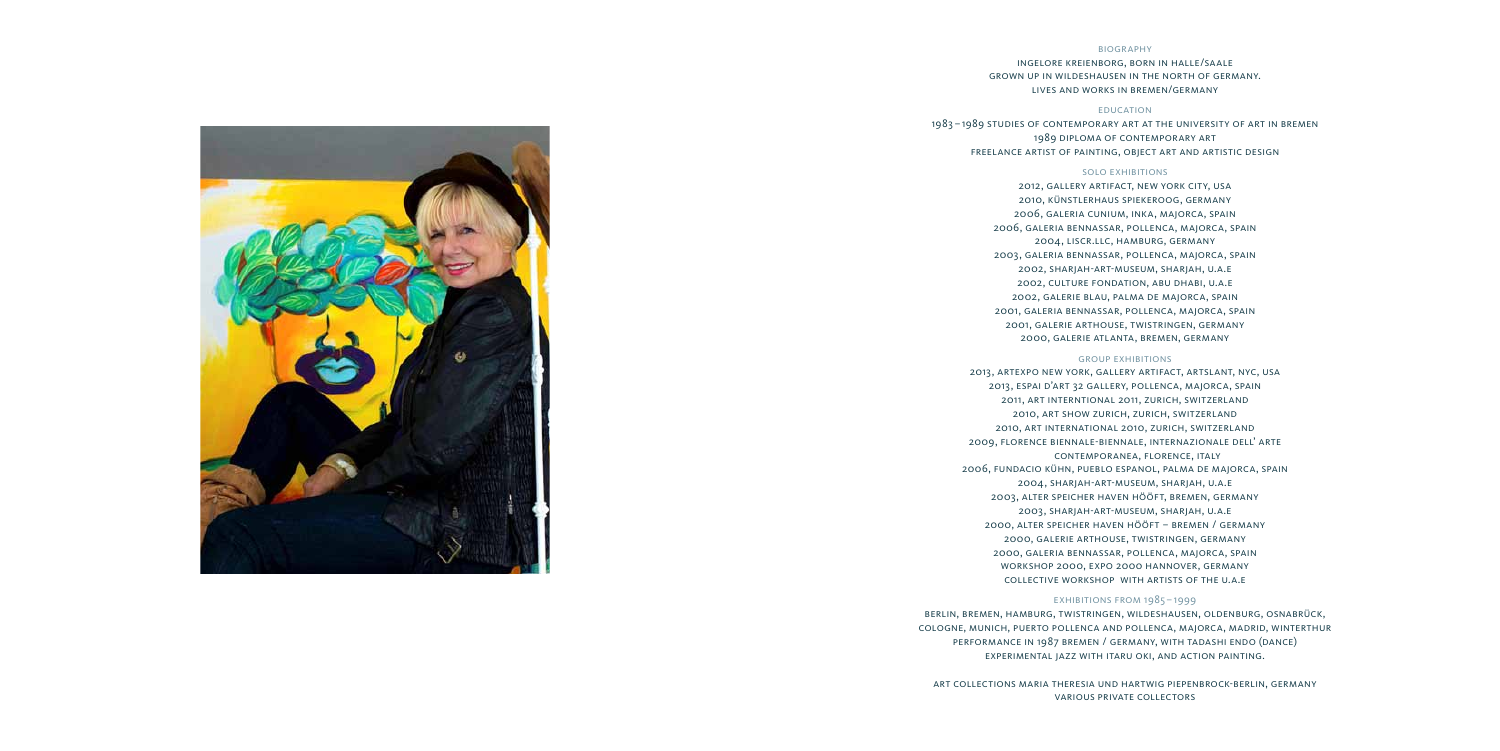all rights reserved. no part of this catalogue may be reproduced in any form or by any electronic and mechanical means, including information storage or retrieval systems, in part or in whole, without permission in writing from the publisher, except by a reviewer who may quote passages in a review. all images: copyright©2014 ingelore kreienborg



BUDDY 100 x 100 cm acrylic on canvas